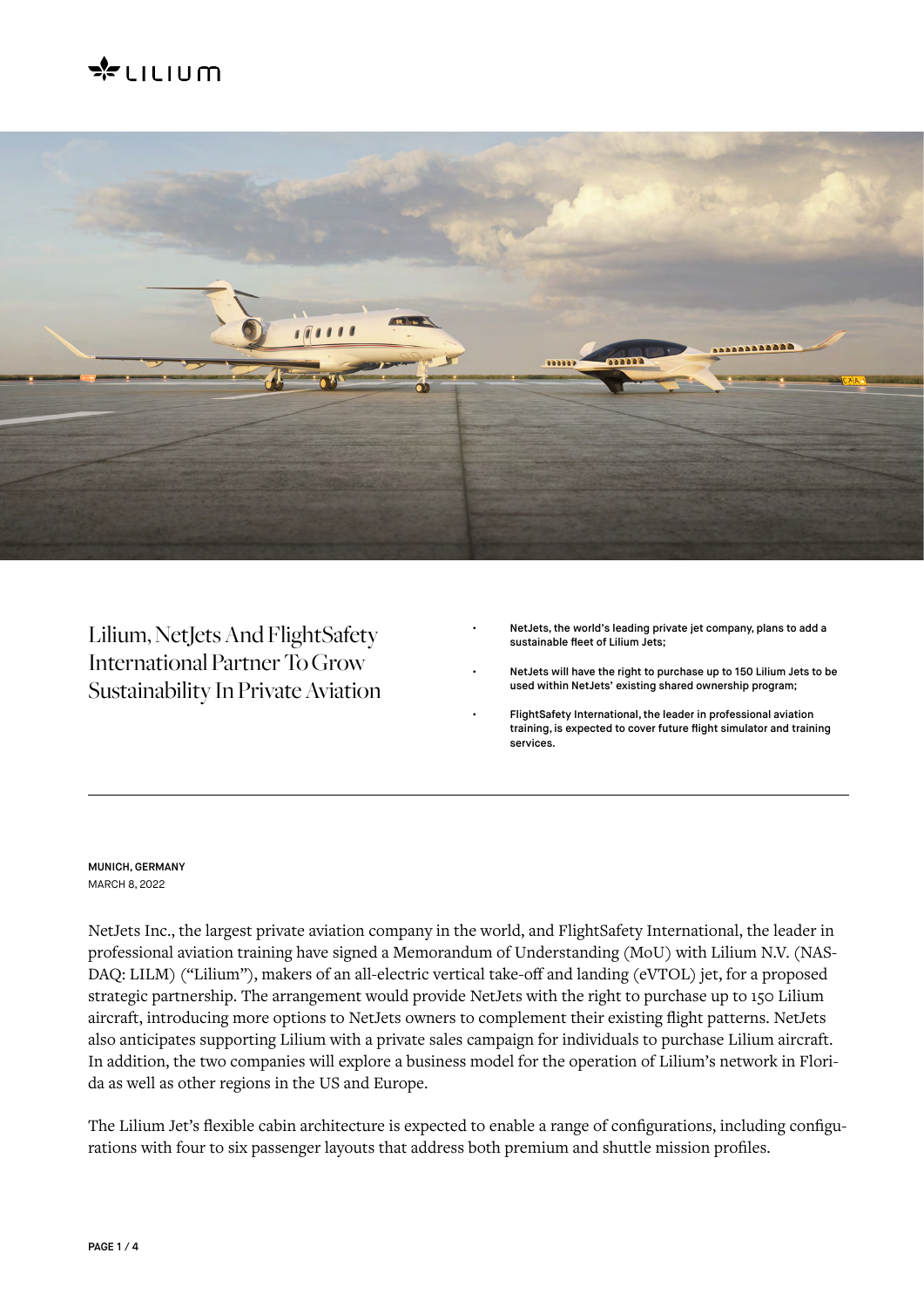

NetJets operates the world's largest fleet of private jets, and their strong owner base will provide Lilium with scale and support for its ecosystem in the US, where plans for a Florida transport hub continue to progress.

This planned collaboration with NetJets is also expected to boost Lilium's commercial ambitions in Florida and other US markets and would create supplemental direct sales opportunities. The Lilium Jet, which offers high performance with zero operating emissions, will allow NetJets to advance its sustainability efforts by offering its customer base regional transportation alternatives.

As part of the arrangement, Lilium would also partner with FlightSafety International Inc. to provide products and services, such as courseware, industry leading immersive and mixed reality training devices and crew training to support Lilium Jet operations. FlightSafety's proprietary training software will deliver flexible and agile learning solutions needed to support the advance air mobility market.

Daniel Wiegand, Co-Founder and CEO of Lilium said: "This partnership is a major step in our mission to build radically better ways of moving and to electrify regional air travel. We believe that the private and business professional segments will be highly attractive markets in the future and, likewise, early adopters of the eVTOL revolution. We couldn't be happier to collaborate with NetJets and FlightSafety to electrify this market and hope to forge a long-term strategic partnership to bring high speed regional electric air mobility to the world."

"Our focus on technology and adaptive learning will help prepare aviation professionals with the highest levels of expertise to support operation of the Lilium Jet," said Brad Thress, President and CEO of FlightSafety International.

Adam Johnson, CEO of NetJets said: "We're delighted to partner with Lilium's experienced team to provide sustainable flight services to our customers. Lilium's aircraft will expand our fleet options and provide our customers with a new and flexible means of private air travel."

The proposed arrangement with NetJets is subject to the parties finalizing commercial terms and entering into definitive agreements with respect thereto and satisfaction of certain conditions.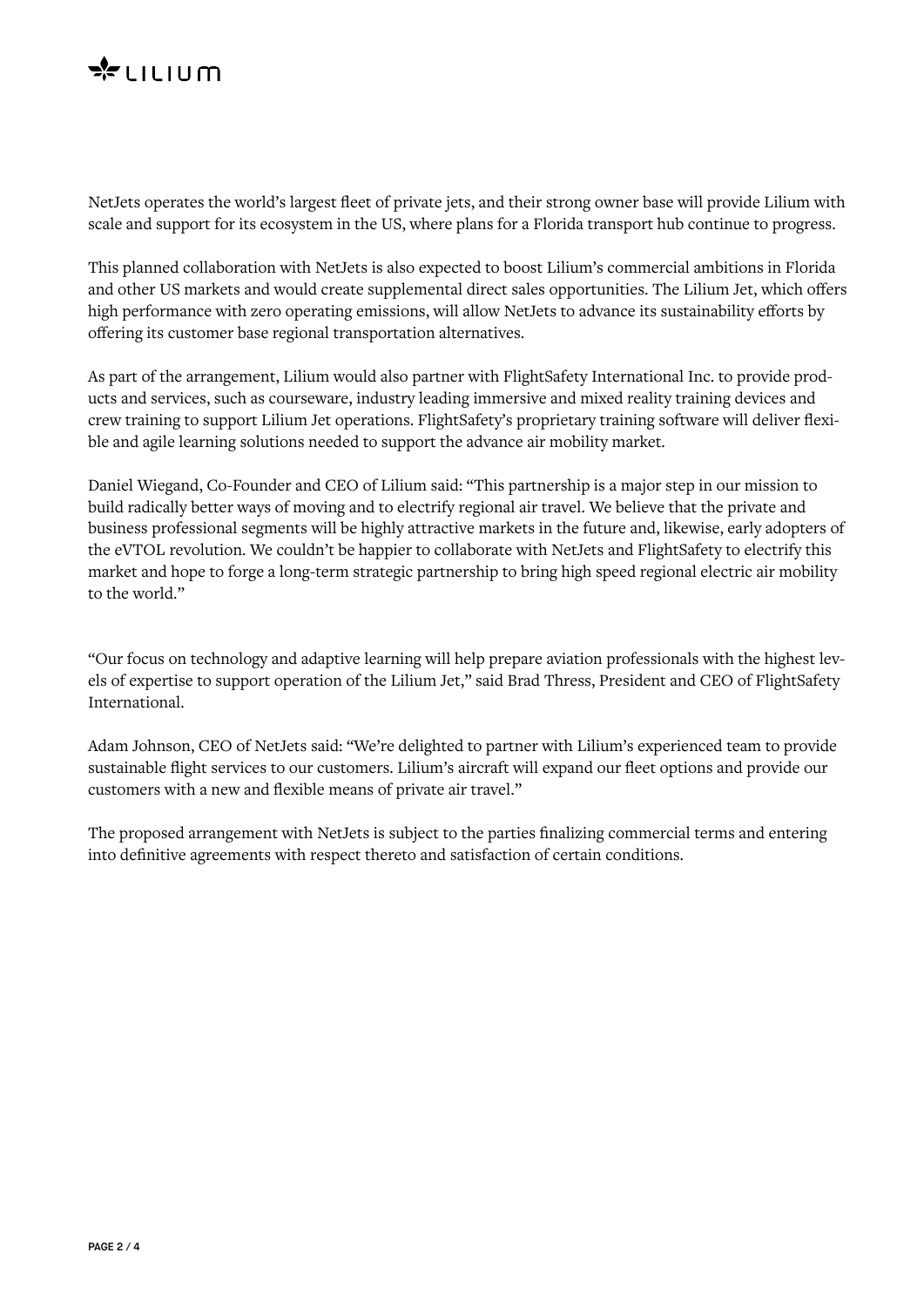

# Contact Information for Media

Meredith Bell, Lilium

+41 79 432 57 79 [meredith.bell@lilium.com](mailto:meredith.bell@lilium.com) [press@lilium.com](mailto:press@lilium.com)

NetJets Inc. KWT Global | Brand Strategy and Public Relations

[pressnetjets@kwtglobal.com](mailto:pressnetjets@kwtglobal.com ) +1 614-849-7757

Staci Perkins, Flight Safety International

s[taci.perkins@flightsafety.com](mailto:Staci.perkins@flightsafety.com) +1 614-551-7613

## ABOUT LILIUM

Lilium (NASDAQ: LILM) is creating a sustainable and accessible mode of high-speed, regional transportation for people and goods. Using the Lilium Jet, an all-electric vertical take-off and landing jet, offering leading capacity, low noise and high performance with zero operating emissions, Lilium is accelerating the decarbonization of air travel. Working with aerospace, technology and infrastructure leaders, and with planned launch networks announced in Germany, the United States and Brazil. Lilium's 700+ strong team includes approximately 400 aerospace engineers and a leadership team responsible for delivering some of the most successful aircraft in aviation history. Founded in 2015, Lilium's headquarters and manufacturing facilities are in Munich, Germany, with teams based across Europe and the U.S. To learn more, visit [www.lilium.com.](http://www.lilium.com) From time to time, we may also use our website for disclosure of material information about our business and operations.

#### ABOUT NETJETS INC.

Originally incorporated in 1964 as Executive Jet Airways, NetJets Inc. has been setting—and exceeding—industry standards for more than 55 years. NetJets Inc. encompasses NetJets, Executive Jet Management, QS Partners, and QS Security and offers a variety of travel solutions customized to fit each Owner's needs. This includes fractional aircraft ownership, lease and jet card options, aircraft management, private jet chartering, brokerage and acquisition services, and specialized security services. This is why so many of the world's most discerning travelers choose NetJets Inc. generation after generation. It is also because NetJets has the largest, most diverse private jet fleet in the world, which grants anytime access to even the most remote destinations across the globe. To learn more about the leader in private aviation, visit [netjets.com](http://netjets.com) today.

### ABOUT FLIGHTSAFETY INTERNATIONAL

FlightSafety International is the world's premier professional aviation training company and supplier of flight simulators, visual systems and displays to commercial, government and military organizations. The company provides training for pilots, technicians and other aviation professionals from 167 countries and independent territories. FlightSafety operates the world's largest fleet of advanced full-flight simulators at Learning Centers and training locations in the United States, Canada, France and the United Kingdom. For more details, please visit [flightsafety.com](http://flightsafety.com).

## FORWARD-LOOKING STATEMENTS

This communication contains certain forward-looking statements within the meaning of the federal securities laws, including, but not limited to, statements regarding Lilium N.V.'s proposed business and business model, the markets and industry in which Lilium N.V. and its subsidiaries (collectively, the "Lilium Group") operate or intend to operate, the anticipated timing of the commercialization and launch of the Lilium Group's business in phases and the expected results of the Lilium Group's business and business model, including when launched in phases. These forward-looking statements generally are identified by the words "believe," "project,"